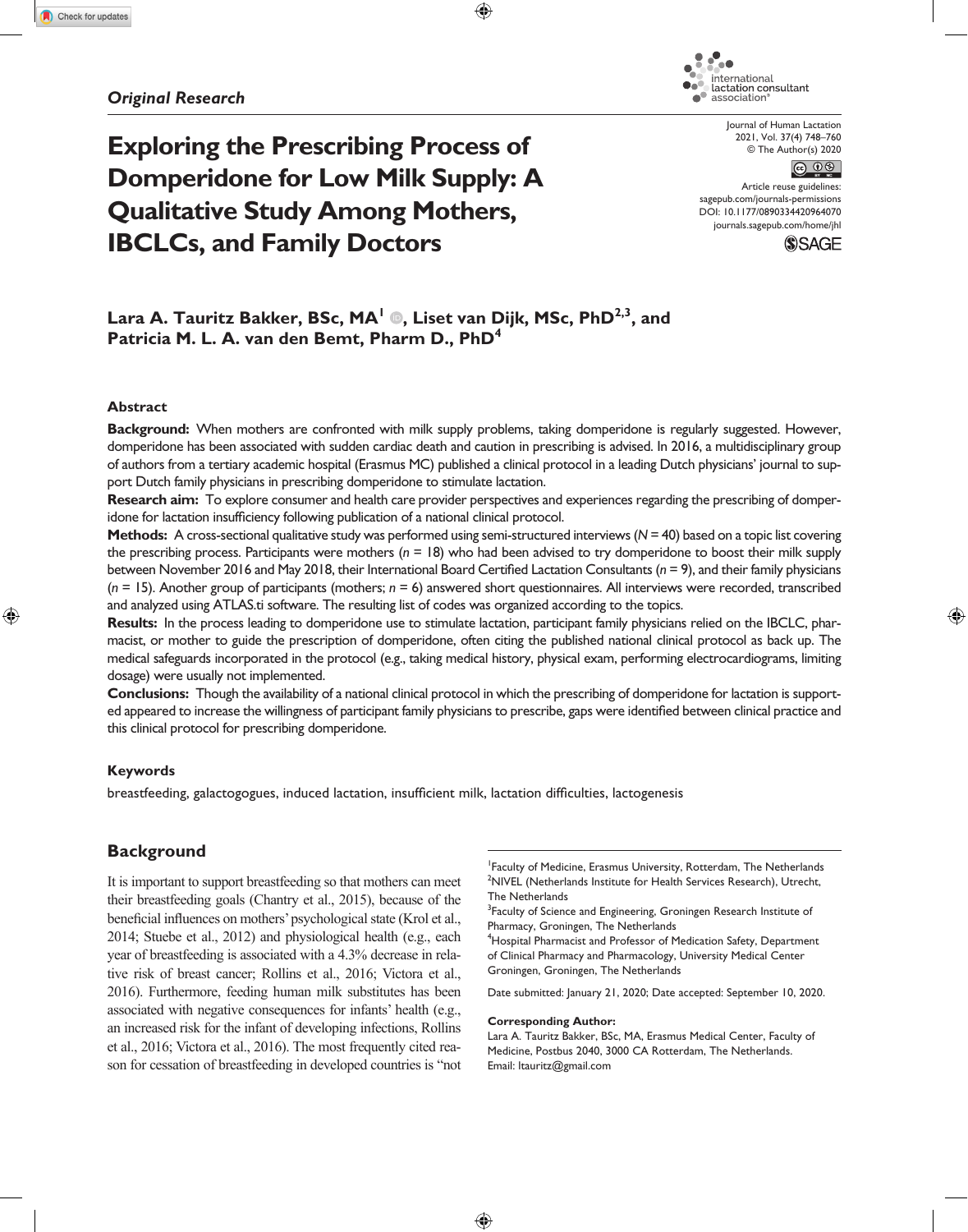enough milk," whether real or perceived (Odom et al., 2013). Treatment of medical breastfeeding problems requires exploration of efforts, risks, and benefits in a shared decision process with due attention to the mother's preferences for specific outcomes (Truglio-Londrigan & Slyer, 2018).

Milk production consists of three phases; Lactogenesis I, II, and III. Lactogenesis I, in which glandular breast tissue proliferates and lactocytes are activated, occurs from the second half of pregnancy to the first 2 days postpartum. This is followed by Lactogenesis II, the onset of copious milk production, which occurs between Day 3 and Day 8 postpartum and is under endocrinal control, requiring high levels of serum prolactin and low levels of progesterone for milk production, and oxytocin for milk release. Failure of Lactogenesis I and II are together termed *primary* lactation insufficiency. Causes include pituitary dysfunction, medication, nicotine, obesity, and anatomical and neurological abnormalities (Fu et al., 2015; Ramji et al., 2016).

Next, the production of milk comes under autocrine control, Lactogenesis III. When breasts are not drained sufficiently, for instance due to insufficient frequency of sucking stimulation, feedback inhibitor of lactation (FIL) builds up and blocks protein synthesis and eventually reduces the number of secretory cell surface receptors for prolactin, leading to *secondary* lactation insufficiency (Neifert, 2001). The prevalence of these problems—primary and secondary together—has been estimated at approximately 15% for primiparous mothers of term infants (Neifert, 2001; Stuebe et al., 2014).

Presumably, many cases of secondary lactation insufficiency can be prevented or solved by non-pharmacological interventions. Treatment of lactation insufficiency should therefore start with optimization of breastfeeding management before turning to medications that augment lactation, known as galactagogues (Grzeskowiak & Amir, 2014; Grzeskowiak et al., 2018). The most widely studied galactagogue is domperidone, favored because of its relatively satisfactory safety profile for both mother and child (Cuppers-Maarschalkerweerd et al., 2017; Grzeskowiak & Amir, 2014). Domperidone is assumed to work by enhancing serum prolactin levels (Drugs and Lactation Database, 2018; Hale & Rowe, 2018).

It is of note that both the efficacy and safety of domperidone to stimulate lactation have been questioned. For instance, an often quoted review concluding that domperidone results in an increase in daily milk production of 74.72% (95% CI [54.57, 94.86]) depends largely on a trial criticized for its lack of randomization and blinding, as well as for skewing effects due to the initial very low milk output of three out of the seven participants receiving a placebo (Drugs and Lactation Database, 2018; Grzeskowiak et al., 2018; Hale & Rowe, 2018; Paul et al., 2015). In studies in which volume is employed as an indicator, the possibly limited efficacy for term infants becomes clear. For example, Grzeskowiak et al. (2018) conclude that domperidone use

⊕

# **Key Messages**

⊕

- It is unclear how consumer and healthcare provider perspectives and experiences regarding the prescribing of domperidone for lactation insufficiency were affected following publication of a national clinical protocol in the Netherlands.
- The availability of a national clinical protocol supporting the prescribing of domperidone for lactation appeared to increase the willingness of doctors to prescribe.
- Gaps were identified between clinical practice and this clinical protocol for prescribing domperidone.
- Publishing an evidence-based protocol for the off-label prescription of domperidone in a medical journal is no guarantee for implementation of safety measures in the doctor's office.

resulted in a moderate short-term increase in expressed milk volume, among participants who birthed preterm infants, of 88.3 ml/day (95% CI [56.8, 119.8]), which represents almost 40% of total daily milk intake for a preterm infant weighing 1.5 kg receiving enteral feeds of 150 ml/kg/day. By contrast, milk adequacy for a term infant has been defined as  $> 500$ ml/day by Week 6 (Hill et al., 2005).

With respect to safety considerations, a retrospective, population-based cohort study was performed in which at least one in five participants filled a minimum of one prescription for domperidone in the 6 months postpartum. In total, 21 cases of ventricular arrhythmia were identified, indicating that these events are very rare. Of these 21, 16 participants had a prior history of ventricular arrhythmia, including the six participants who were taking domperidone. Due to the small number of events, the hazard ratio for those exposed to domperidone was reported as not statistically significant (HR =  $2.25$ ,  $95\%$  CI [0.84, 6.01]). For participants with BMI  $> 25$ , the reported hazard ratio was 3.22 (95% CI [1.00, 10.4]) (Smolina et al., 2016).

The other literature pertaining to the safety of domperidone for lactation is limited to case studies. One concerns a mother who was hospitalized after taking domperidone for lactation and was discovered to have congenital long QT syndrome. (Blusztein et al., 2017). Researchers of four case studies have reported withdrawal symptoms after extended use for lactation, including insomnia, anxiety, and tachycardia (90–160 mg daily for 14 weeks, 80 mg daily for 8 months, 80 mg daily for 9 months, 30 mg daily for 10 months). These cases required very slow tapering to resolve symptoms (Doyle & Grossman, 2018; Manzouri & Mink, 2017; Papastergiou et al., 2013; Seeman, 2015).

Domperidone was developed and is registered in the Netherlands and in many other countries as an anti-emetic; its use as lactation stimulant is off-label (Passier, 2014).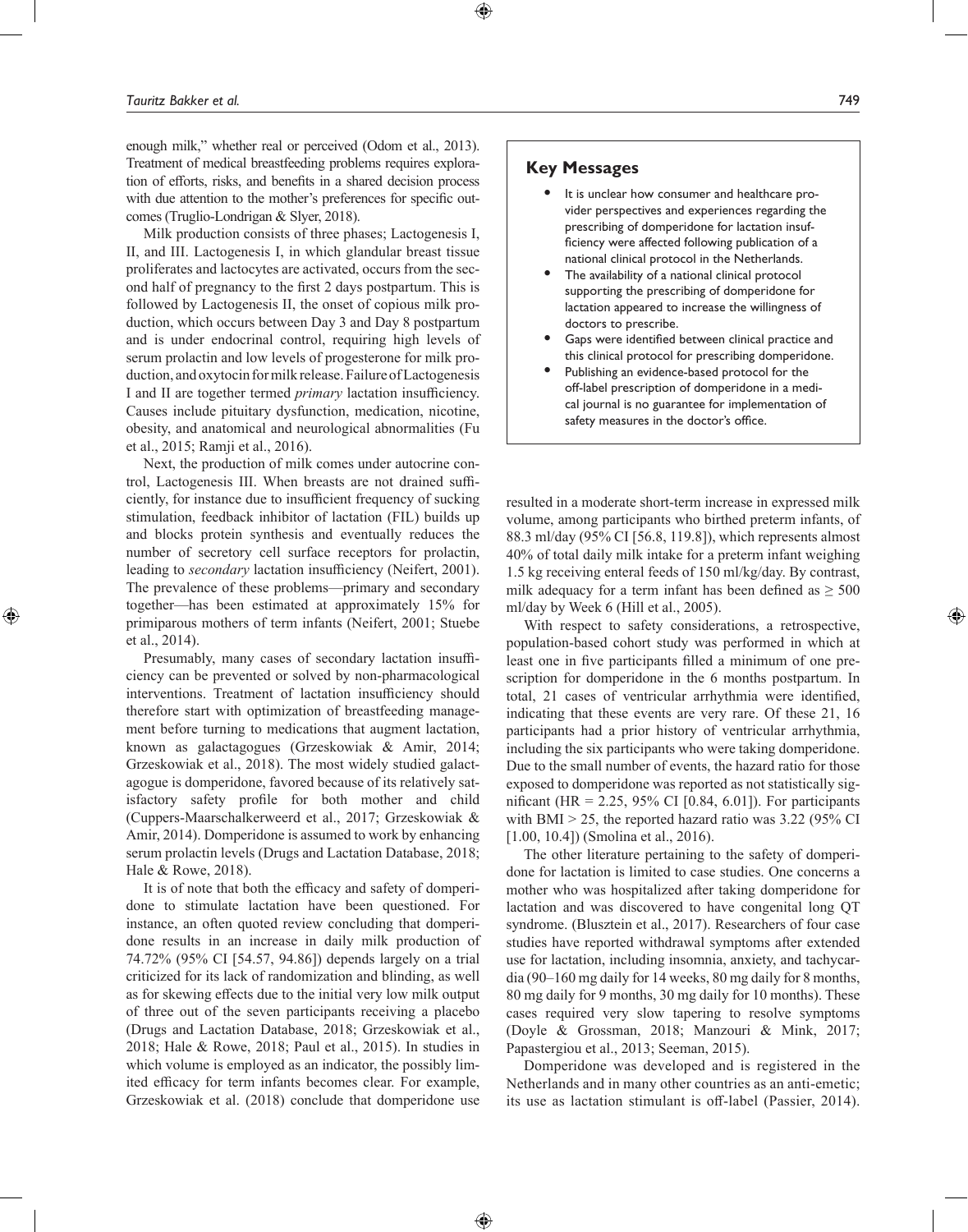By contrast, domperidone is not approved for any indication in the United States, due to safety issues (Osadchy et al., 2012). Sale of domperidone was available over the counter at Dutch drugstores before 2009. In that year sale was limited to pharmacies due to the indications of an association between domperidone, QT-prolongation, and cardiac adverse events. However, a prescription was not yet compulsory at this time (Michaud & Turgeon, 2013). Since July 2014, based on further evidence, dispensing domperidone in the Netherlands has required a prescription by a physician (College ter Beoordeling van Geneesmiddelen [Medicines Evaluation Board], 2014; Pharmacovigilance Risk Assessment Committee, 2014). As a result of both changing regulations and news coverage concerning domperidone, Dutch physicians, since, have been prescribing domperidone less often (Berger et al., 2017).

In response to the denied requests, particularly of mothers of preterm infants experiencing dwindling milk production while pumping to meet their hospitalized child's demands, a multidisciplinary group of authors (Van Paassen et al., 2016) working at a Dutch university medical center published an article to support Dutch family physicians in prescribing domperidone to stimulate lactation in November 2016 in the *Nederlands Tijdschrift voor Geneeskunde* (NTvG [*Dutch Journal for Medicine*]). The authors of the NTvG article argued in favor of using domperidone to stimulate lactation for an extended duration, advising dosages starting at 10 mg 3 times a day, going up to 20 mg 3 times a day if use of the lower dosage proved insufficient (Van Paassen et al., 2016). The authors advised performing an electrocardiogram (ECG) after 2 weeks of use to rule out untoward consequences of employing domperidone on heart rhythm and provided a step-by-step plan (Figure 1). In this study, the Dutch NTvG article was considered to be a national clinical protocol in order to expedite exploration of perspectives and experiences in relation to this protocol since official national guidelines are lacking in the Netherlands.

It is unclear how consumer and health care provider perspectives and experiences regarding the prescribing of

⊕



⊕

**Figure 1.** Steps in Case of Insufficient Milk Production. *Note*. Original in Dutch (Van Paassen et al., 2016).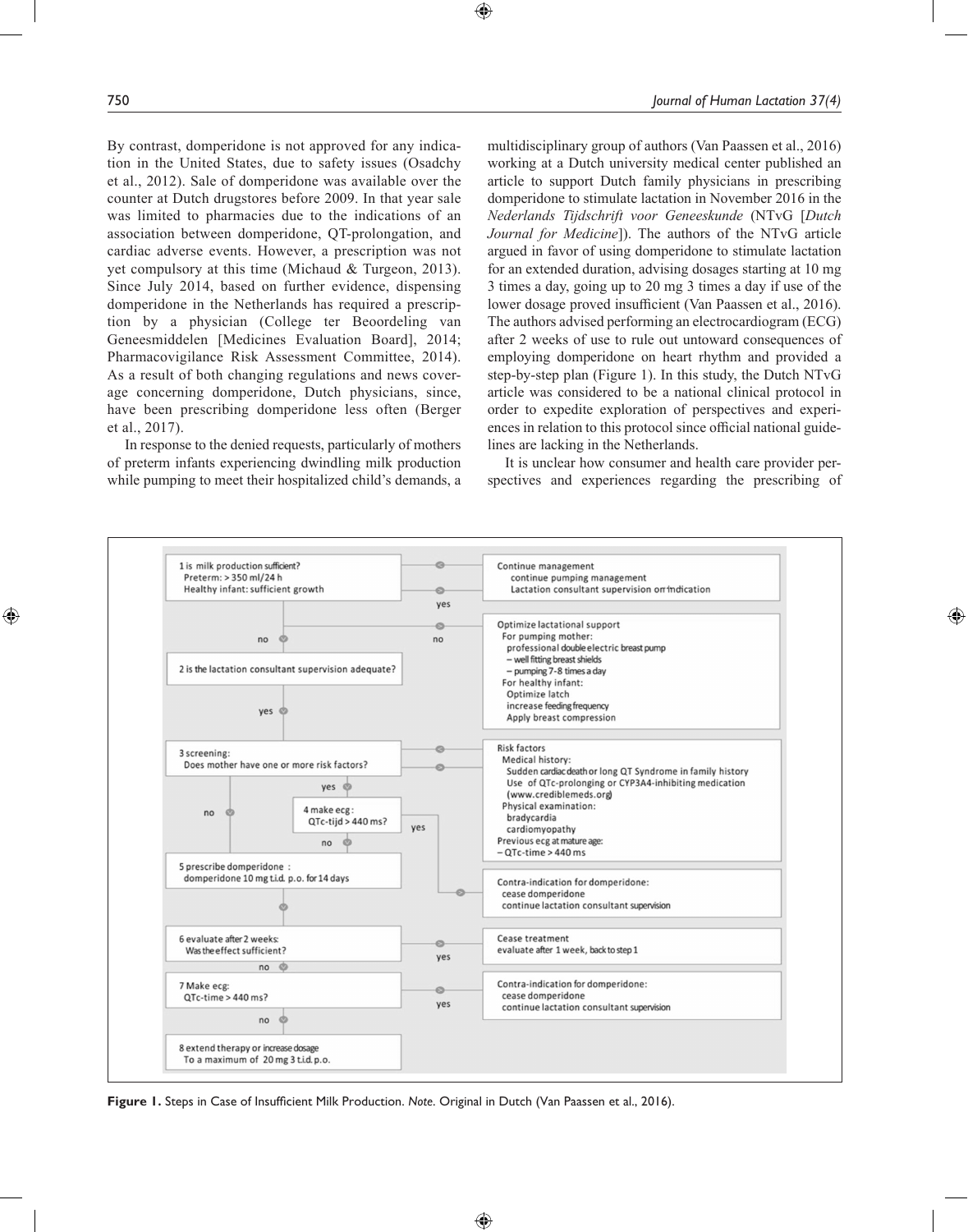domperidone for lactation insufficiency were affected following publication of this national clinical protocol. Our study aim was to explore the consumer and health care provider perspectives and experiences with respect to domperidone prescription for lactation insufficiency.

# **Methods**

#### *Design*

This was a retrospective, cross-sectional qualitative study. The design enabled us to explore and understand the perceptions of consumer and health care providers regarding the prescribing process of domperidone for lactation insufficiency (Colorafi & Evans, 2016). The study was given a waiver by the Medical-Ethical Evaluation Committee of Erasmus Medical Center in Rotterdam as, in accordance with the Dutch Medical Trial Act, it does not compromise patient integrity.

### *Setting*

⊕

Participants were recruited through a Dutch website designed for this purpose (www.meermelkonderzoek.nl) in January 2018 and advertised through Dutch social media. The Netherlands is a small country with a well-developed health infrastructure. Dutch government is responsible for the accessibility and quality of the health care system. People with low incomes receive compensation to help them pay their private insurance fees. For costs accrued in hospitals and for the use of medication, there is a mandatory annual total deductible of  $E385$  (US\$401). Insurance companies provide a package with a government-defined set of insured treatments, to date not including specialized lactation support. Some lactation support is provided by maternity nurses in the first 8 days after birth and by midwives and gynecologists during pregnancy and the first 6 weeks postpartum, although their training in this area is limited. Many mothers opt for additional health insurance packages, which may cover some lactation support by IBCLCs. Services provided by the family physician are not included in the mandatory deductible of  $\epsilon$ 385, so there is no financial barrier to visiting first line physician health care.

There are about 400 IBCLCs in the Netherlands. Of the 120 hospitals, most offer support by an IBCLC for in-hospital mothers and infants on certain days of the week. IBCLCs working at Dutch hospitals may combine their institutional work with private lactation practices. In addition, all Dutch municipalities offer support to parents through Centers for Youth and Family, some of which employ IBCLCs who offer limited services for free.

The majority of Dutch mothers work part-time, on average 26.6 hr a week. They are entitled to 16 weeks of maternity leave, which should start at the latest 4 weeks before the term date. According to the latest report, 80% of Dutch

⊕

⊕

mothers initiate breastfeeding after birth. Among infants, 57% still were exclusively breastfed after 1 month and 47% after 3 months (Peeters et al., 2015).

### *Sample*

⊕

The target population consisted of breastfeeding mothers who had asked for, or been advised to use domperidone for lactation insufficiency, and their IBCLCs and family physicians. Mothers were eligible to participate if they had been advised to use domperidone for lactation insufficiency in the period after the publication of the national clinical protocol in the NTvG article (November 9, 2016). If a mother had not been advised to use domperidone, or had asked for domperidone before the national clinical protocol was published, she was excluded from the study.

Via the website, 32 mothers applied for an interview. Two other mothers were approached after an interview with their IBCLC. Selection of participants (mothers) was based on convenience, starting at the top of the list and proceeding to the next name if the phone call was not answered. Two mothers who had not given birth themselves, did meet the inclusion criteria since they had been advised to use domperidone to develop lactation after a surrogacy birth. After the first 16 interviews with participants (mothers) had been conducted and analyzed, a short email questionnaire was sent to all the mothers who had signed up through the website and who had not yet been interviewed to check data saturation. This questionnaire was returned by 10 participants (mothers). Based on their answers, two more participants (mothers) were interviewed, making a total of  $n = 18$ , achieving data saturation.

Through the website, 11 IBCLCs applied directly, four of them together with one of their clients. Following the first interviews, it was decided to select participants (IBCLCs) based on client cases; the participants (mothers) were given case numbers (M1, M2, etc.), with corresponding labels for their IBCLCs (L1, L2, etc.). Interviews were conducted with eight of these participants (IBCLCs), after which datasaturation was achieved.

After the interviews with the participants (mothers), interviews were conducted with 13 of their family physicians (D1, D2, etc.). Two family physicians, although declining to be interviewed, filled out questionnaires containing the same questions as used for the interviews; these were included in the data analysis. Two family physicians refused to participate. One participant (mother) did not ask her physician for domperidone. Analysis of the interviews and questionnaire responses combined with the data obtained from the participants (mothers) and their IBCLCs suggested that data saturation was also reached with respect to the family physicians (Figure 2).

We interviewed a total of 40 participants: mothers who had been advised to try domperidone to boost their milk supply between November 2016 and May 2018 ( $n = 18$ ), their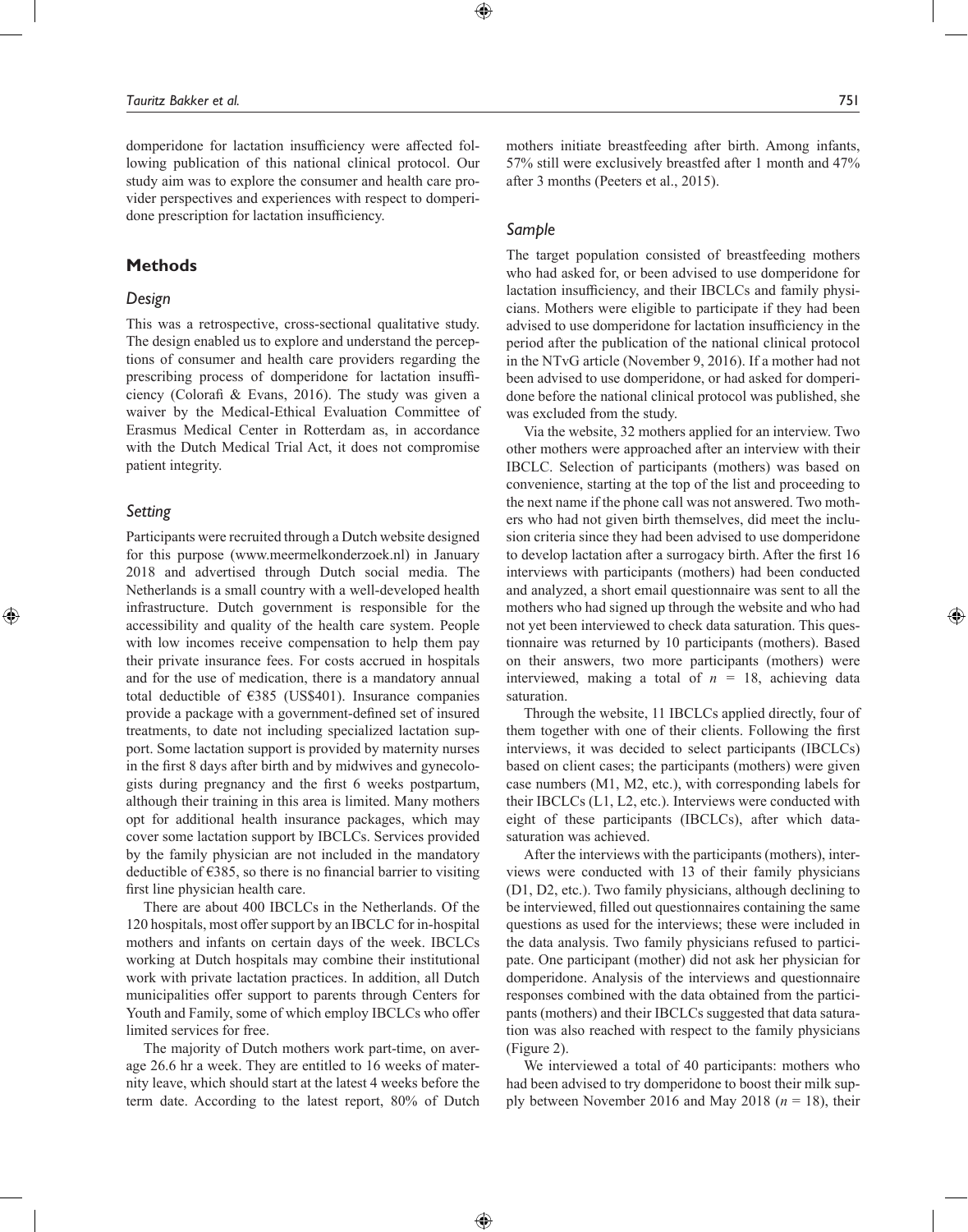

 $\bigoplus$ 

**Figure 2.** Flow Chart of Participant Selection.

IBCLCs  $(n = 9)$ , and their family physicians  $(n = 13)$ . Two additional participants (family physicians) answered a questionnaire based on the original topic list (*n* = 2). Another group of participants (mothers;  $n = 6$ ) answered short questionnaires.

# *Data Collection*

⊕

Data were collected between November 2016 and May 2018. Participants (mothers and IBCLCs) were recruited through a website containing information about the project (see Figure 2). Family physicians and IBCLCs were approached after the interviews with the mothers. Informed consent of all participants was requested at the start of each interview and mothers were asked to sign forms giving consent for interviews with their IBCLC and family physician, which were shared with the involved health care providers.

⊕

The interviews, performed by the primary researcher, were semi-structured, using topic lists developed to explore the experiences of the participants (see Table 1). The topics were chosen to cover the full prescribing process, from a

**Table 1.** Topic List Used for Participant Interviews.

| Topic                                     | <b>Sample Questions</b>                                                                             |  |
|-------------------------------------------|-----------------------------------------------------------------------------------------------------|--|
| Mothers' request for help                 | Can you tell me about your experiences [with moms] requesting help for insufficient milk<br>supply? |  |
| Interventions for milk supply<br>problems | What have you done to resolve milk supply problems?                                                 |  |
| Domperidone                               | What were the reasons for you to [use/advise/prescribe] domperidone?                                |  |
| The NTvG article                          | How did you get the NTvG article? What do you think of it?                                          |  |
| Verification of suitability/screening     | Did you check mothers/was your medical history checked ? Was an ECG made? Why?                      |  |
| Domperidone dosage                        | What is your experience with the dosage of domperidone?                                             |  |
| Duration of treatment                     | What is your experience with therapy duration of domperidone?                                       |  |

⊕

*Note*. NTvG = *Nederlands Tijdschrift voor Geneeskunde* [*Dutch Journal for Medicine*] (Van Paassen et al., 2016). ECG = electrocardiogram. a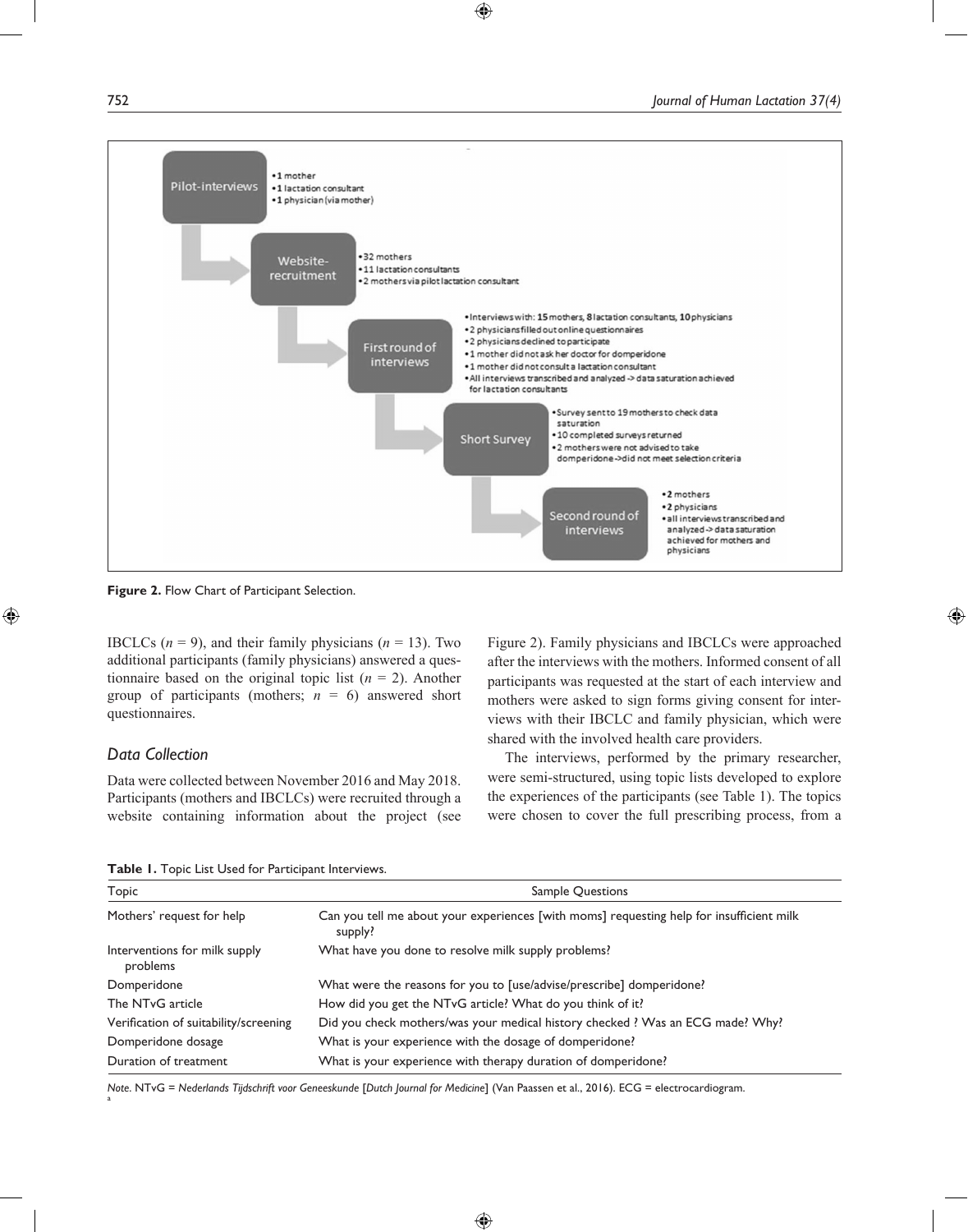mothers' request for help concerning milk supply problems, to non-pharmacological interventions to resolve these problems, to galactagogues in general and domperidone in particular, including dosing, therapy duration, and the NTvG article on domperidone to stimulate lactation. The topics were identical for all three groups but worded to fit the participant's role in the prescribing process. All interviews were recorded and transcribed verbatim. Personal information about the participants was left out of the transcripts and stored in a separate, secured location.

### *Data Analysis*

We performed a qualitative thematic analysis to explore consumer and health care provider perspectives and experiences regarding the prescribing of domperidone for lactation insufficiency. At the start of each interview with a mother participant, demographic data were collected including age and profession. Descriptive statistics were used to analyze these data. Transcripts were analyzed with ATLAS.ti Version 8 ( ATLAS.ti Scientific Software Development GmbH, Berlin, Germany), using an iterative coding process. An initial coding scheme was developed by the first author (LTB). The resulting list of codes was organized according to the topics, leading to agreement on existing themes (see Table 2). Based on recurring themes, and supported by additional questionnaires filled out by six participants (mothers) who had signed up but had not yet been interviewed, we determined that data saturation had been attained for the three participant groups (mothers, IBCLCs, and doctors) and data collection was ceased.

# **Results**

⊕

# *Characteristics of the Sample*

The mothers ranged in age from 27–44, with an average age of 33; other characteristics can be found in Table 3.

# *Consumer and Health Care Provider Perceptions*

We analyzed consumer and health care provider perceptions using the seven topics which formed the basis of the interviews (Table 2).

*Mothers' Requests for Help.* The national clinical protocol suggested two parameters to define lactation insufficiency: A pumped volume equal to or less than 350 ml/24 hr in the case of a preterm infant, or insufficient growth in healthy infants. In practice, the participant's (mother's) own definition of her problem as lactation insufficiency was accepted by their respective family physicians. Neither participants (mothers) nor their IBCLCs tended to describe their milk supply problems in terms of objective parameters.

⊕

⊕

When a participant (mother) reported a sick or preterm or very allergic child, both participants (mothers and their IBCLCs) said mothers were more motivated to continue their attempts to increase their milk production when confronted with lactation insufficiency. The participating mother of a preterm infant expressed shock when family physicians suggested opting for formula. On the other hand, participating IBCLCs stated that the chance of producing enough milk is actually greater in the hospital environment, due to closer supervision by professional nurses and IBCLCs.

The intrinsic motivation of the participant mothers influenced their wish to try domperidone. Participant mothers sometimes stated that they could not accept that their body failed to produce enough milk. All participating IBCLCs observed that some participant mothers were very motivated to breastfeed and then chose to use domperidone, whereas others just gave up. Participating family physicians noted that they might prescribe domperidone for the simple reason that mothers tell them that they just really want to breastfeed. Participating mothers commented that their motivation was pre-structured by external guidelines, for example by the World Health Organization's (WHO; Kramer & Kakuma, 2012) advice to breastfeed exclusively for 6 months, or for 2 years alongside other foods.

*Interventions for Milk Supply Problems.* The national clinical protocol incorporated the suggestion that increasing milk supply by frequent feeding and pumping should be attempted before turning to domperidone. In practice, of the interviewed mothers, 15 (83%) did put a lot of effort into optimizing breastfeeding management (often including taking herbal galactagogues, among them fenugreek and milk thistle, which they did not consider to be medicines), because taking a medicine to improve production was a radical decision for them. Participants (IBCLCs) also stated that optimization of non-pharmacological interventions should precede advising domperidone use. Other participants (family physicians) were less clear about this, although four of them (D3, D4, D6, and D11) did say that they first inquired about breastfeeding management in order to limit pharmaceutical intervention. The main advice given by participating family physicians was bedrest, preferably together with the infant, sometimes to the frustration of participant mothers who felt they could not follow this advice because of work or other children.

A specific cause of secondary lactation insufficiency that was mentioned in the interviews with participant mothers and their IBCLCs was latch difficulty due to tongue-tie. Of the participant mothers  $(n = 18)$  interviewed for this study, nine (50%) stated that their children were diagnosed with and treated for tongue-tie. Participating family physicians reported their experience of being asked about tongue-tie, with one remarking that "You usually can't get away without a referral."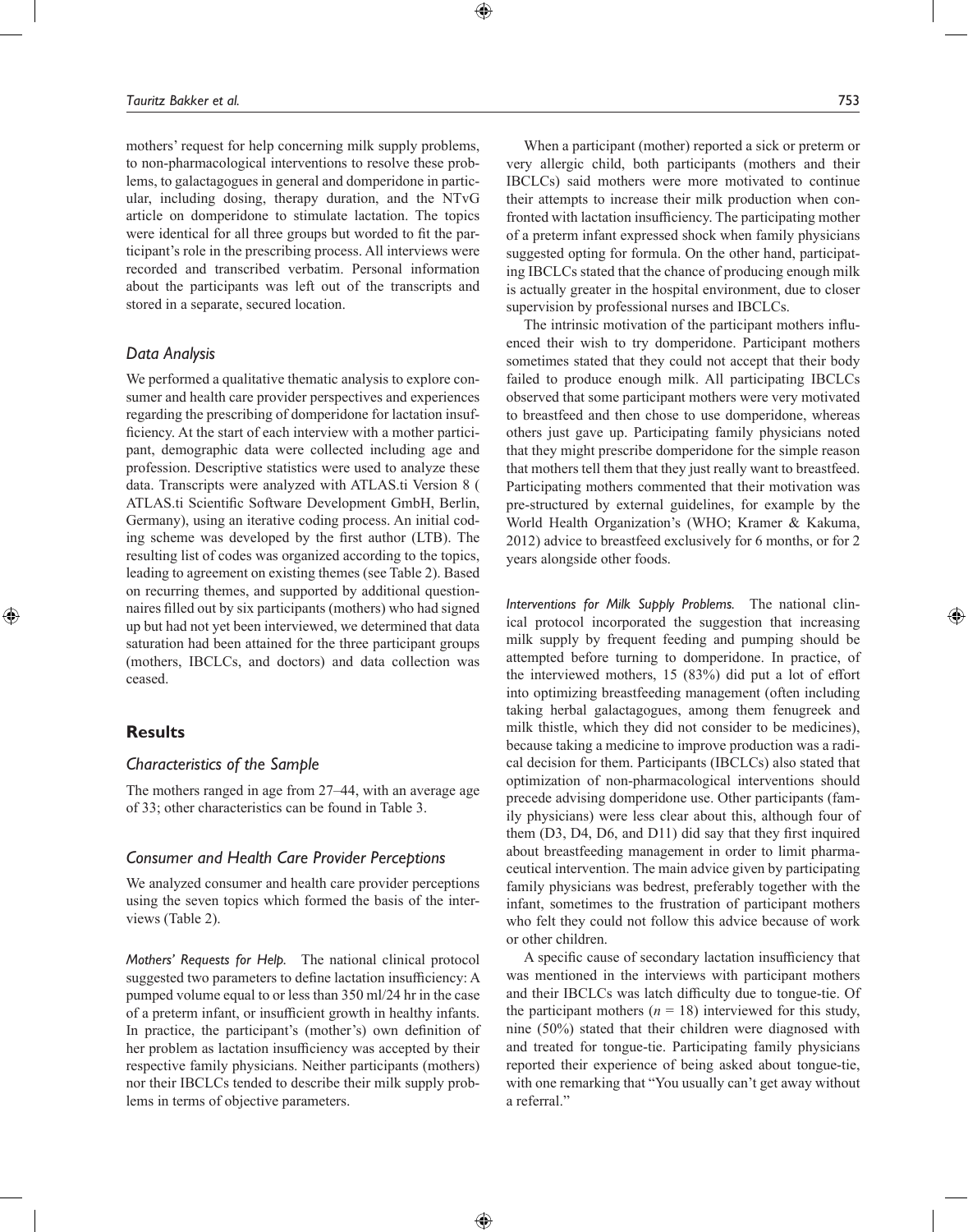$\bigoplus$ 

⊕

| Topic                                   | Code                                                                                                                                             | Code definitions                                                                                                                                                                                                                                                                                                                                                                                                                    |
|-----------------------------------------|--------------------------------------------------------------------------------------------------------------------------------------------------|-------------------------------------------------------------------------------------------------------------------------------------------------------------------------------------------------------------------------------------------------------------------------------------------------------------------------------------------------------------------------------------------------------------------------------------|
| Mother's request for help               | I. Definition of milk insufficiency<br>2. Child factors<br>3. Intrinsic motivation<br>4. Social support                                          | 1. Remarks about the way milk insufficiency was<br>defined by participants<br>2. All child-related remarks affecting mother's<br>request for help with lactation insufficiency<br>(e.g., sick or premature child, young child,<br>child not ready to wean<br>3. Remarks expressing the intrinsic motivation<br>of the mother to breastfeed<br>4. Remarks concerning support or lack of<br>social support in mother's experience (of |
| Interventions for milk supply problems  | 1. Active interventions<br>2. Bed rest<br>3. Other galactagogues<br>4. Tongue tie management                                                     | breastfeeding, of taking domperidone)<br>I. Remarks about active interventions, such as<br>skin-to-skin, feeding on demand, attending<br>breastfeeding education, pumping to increase<br>supply<br>2. Remarks about advising and adhering to bed<br>rest<br>3. Remarks about using herbal galactagogues /<br>placebo effect<br>4. Remarks about diagnosis of and intervention<br>for tongue tie                                     |
| Domperidone                             | lactation<br>2. Etiology                                                                                                                         | 1. Unfamiliarity with domperidone for 1. Remarks about (lack of) familiarity with<br>domperidone for lactation<br>2. Remarks about the distinction between<br>primary insufficiency and secondary lactation<br>insufficiency                                                                                                                                                                                                        |
| NTvG article                            | 1. Role of the national clinical<br>protocol<br>2. Role of Personal relationship<br>3. Role of mother's occupation<br>4. Other knowledge sources | 1. Remarks about reading the NTvG article, and<br>the effect on willingness to prescribe<br>2. Remarks about the relationship between<br>mother and family physician<br>3. Remarks about the occupation of the mother<br>4. Remarks about other knowledge sources<br>(databases, pharmacists, other doctors,<br>IBCLCs)                                                                                                             |
| Verification of suitability / screening | 1. Taking medical history<br>2. Doing a physical exam<br>3. Performing an ECG                                                                    | 1. Remarks about medical history of the mother<br>2. Remarks about physical examination of the<br>mother<br>3. Remarks about ECGs in the context of<br>domperidone for lactation                                                                                                                                                                                                                                                    |
| Dosage                                  | 1. Dosage prescribed<br>2. Disputes about dosage<br>3. Dosage in case of lactation<br>induction                                                  | 1. Remarks about the dosage mothers requested<br>2. Remarks about dosages higher than in the<br>national clinical protocol / dosage that<br>mothers or IBCLCs considered appropriate<br>3. Remarks about dosages for lactation<br>induction                                                                                                                                                                                         |
| Duration of treatment                   | 1. Enquiring about effect<br>2. Repeat prescriptions<br>3. Duration                                                                              | 1. Remarks about effect of domperidone on milk<br>volume<br>2. Remarks about repeat prescriptions of<br>domperidone<br>3. Remarks about long term use of<br>domperidone for lactation                                                                                                                                                                                                                                               |

 $\bigoplus$ 

**Table 2.** Data Analysis Structure Table.

*Domperidone.* When non-pharmacological treatment options had been exhausted or deemed inappropriate, the advice provided in the national clinical protocol was to prescribe domperidone. All but one of the 13 participating family physicians (92%) in this study stated that they did not know about this indication prior to the request of the participating mother, with one commenting that she had had a similar request from another mother in the months following the first one. Participating family physicians

 $\bigoplus$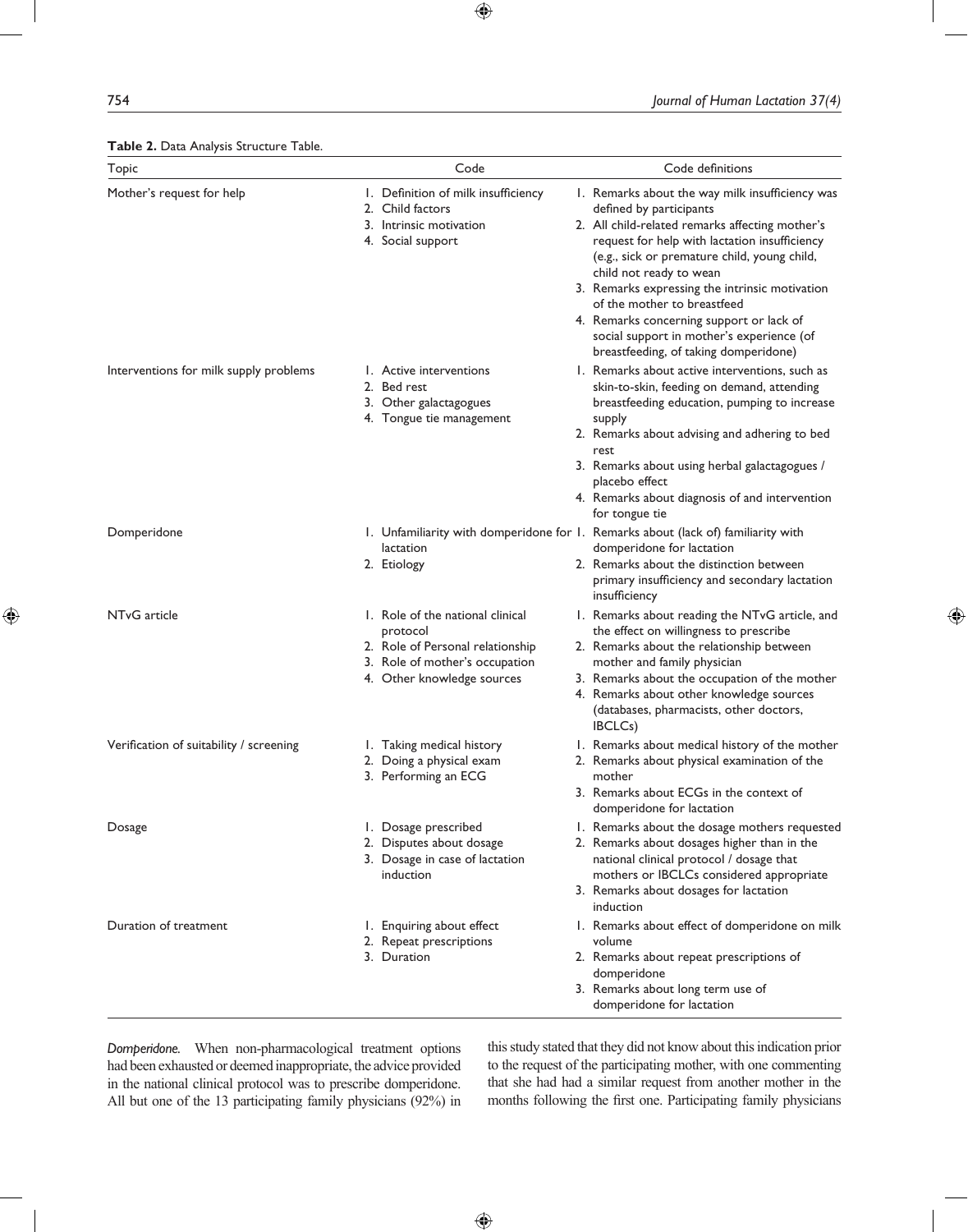| Characteristic                         | n (%)   |
|----------------------------------------|---------|
| Occupation in health care              | 9(50)   |
| Tongue tie diagnosis                   | 9(50)   |
| ECG because of domperidone             | 4(24)   |
| Domperidone dosage                     |         |
| $30 - 60$ mg/day                       | 12(71)  |
| $>60$ mg/day                           | 5(29)   |
| Domperidone duration                   |         |
| $<$ l month                            | 4(24)   |
| $I-5$ months                           | 3(18)   |
| $6-18$ months                          | 10 (58) |
| Full milk supply after domperidone use | 12 (71) |

*Note*. ECG = Electrocardiogram. One of the 18 interviewed participants did not ask her physician for domperidone, so data concerning domperidone use referred only to the 17 participants who did.

said that they were surprised when they were told that you could use domperidone for lactation. Participants (IBCLCs) noted that mothers tend to give up if family physicians are reluctant to prescribe, which is often caused by lack of familiarity with the indication. This lack of knowledge is not limited to domperidone's mechanism of action; both participating mothers and IBCLCs noted that family physicians often do not know about or confuse the physiological action of prolactin and oxytocin, a hormone which is used in its synthetic form, syntocinon, as a nasal spray to aid in milk ejection.

Of the 17 participant mothers who presented to family physicians, 16 (94%) did so after an IBCLC had already assessed the (presumed) etiology of the lactation insufficiency. In cases of suspected primary insufficiency, suggestions of possible causes by participants (IBCLCs) remained conditional, even depending on the benefit of domperidone use. Participants (IBCLCs) noted that when domperidone had no or insufficient benefit, they suspected primary insufficiency. If participants (IBCLCs) suspected primary insufficiency based on lack of breast growth during pregnancy or directly after delivery, they were sometimes reluctant to advise domperidone because they expected the mother in question would have to use it for an extended period, often with limited success. This was in contrast to mothers who experienced secondary lactation insufficiency after initial sufficient production who, according to the participants (IBCLCs), usually establish a full milk supply after a short period of domperidone use (< 1 month).

*The NTvG Article.* The availability of the NTvG article describing the national clinical protocol affected whether domperidone was prescribed or not. Participants (mothers and IBCLCs) said they felt that providing family physicians with the article increased their readiness to prescribe. Participants (family physicians) who read the article said this

⊕

⊕

led to less reluctance in prescribing domperidone for lactation. Not all participating family physicians had read the article, and two noted that they may have read it in the journal but did not explicitly recall doing so. Two physicians were not willing to read the article when it was suggested by the participant mother. This type of refusal may be associated with time constraints; one family physician who refused to read it also declined to participate in the present study, stating that she did not have enough time.

However, not all participants (family physicians) based their judgement on the article or the evidence it is based on. In practice, participating family physicians relied on others, frequently the mother. The background of the patient seemed to matter; eight (47%) of the 17 mothers participating in this study who used domperidone were health care professionals (four professional nurses, one midwife, one physical therapist, one psychologist, one physician). Family physician participants took into account the occupation of the participating mothers if they were nurses or midwives or fellow physicians, with one stating: "I didn't know anything about domperidone, but I did it because she is a midwife" (D3). Participating family physicians also relied on fellow family physicians, specialists (usually pediatricians) and IBCLCs. One participant (IBCLC) pointed out that she was lucky, because in her region family physicians call her regularly, in contrast to the experience of other IBCLCs (L14).

A few of the participating family physicians mentioned consulting the *Pharmacotherapeutic Compass* (the Dutch reference guide for all medications registered, and some non-registered medications), which does not include a description of the use of domperidone for lactation insufficiency and in fact contains the advice to use restraint in prescribing domperidone as an antiemetic to lactating mothers (Zorginstituut Nederland, 2018). As a second step, three participants (family physicians) discussed the request with the local pharmacist, ultimately leading to approval of the participating mother's request. Reliance on the pharmacist's judgement in one case resulted in dosage instructions differing from the regime recommended in the clinical protocol:

Then I consulted the pharmacist and he said "yes, that is possible—it's an off-label use, but it's possible." And he advised: "Begin with [two 10 mg tablets] 3 times per day… and then, as soon as the milk production gets going, you can lower it to [one 10 mg tablet] 3 times per day…. Honestly, I can't give you more information over the reasoning behind that—then I'd have to refer you to the pharmacist" (D1).

Participants (IBCLCs) noted that pharmacists often are more reluctant than family physicians to recommend dosages higher than 20 mg of domperidone 3 times a day.

Participants (IBCLCs) commented that often parents reacted to hearing that the family physician might be reluctant to prescribe by deciding not to ask at all. A longstanding positive relationship between patient and family physician was given by participants (family physicians as well as mothers) as a reason to feel more positive about prescribing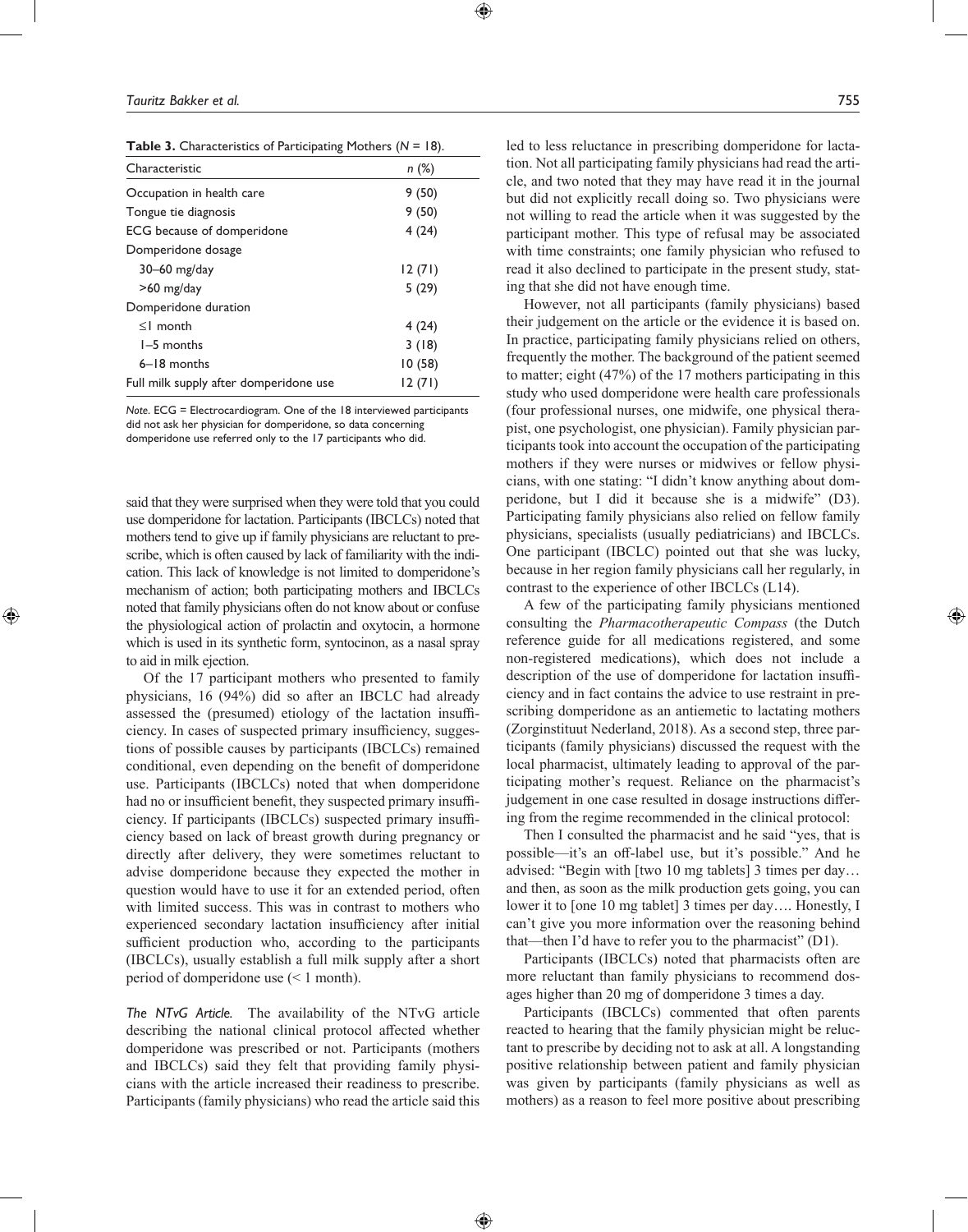domperidone. One participating mother (M4) said she fabricated a reason for asking for domperidone, saying that her production had diminished after the return of her menses, because she thought this reason would be more acceptable to her family physician than "just having trouble pumping at work." When participants (family physicians) did critically discuss with their patients whether or not they should prescribe domperidone, two participants reported that they had the feeling they were being put under pressure to prescribe anyway. When participants (family physicians) were reluctant to prescribe, but did not explain why, it sometimes led to friction with their patient. Two participant mothers (M5 and M18) said their family physicians, who at first had refused their request for domperidone, eventually relented under protest, stating they would prescribe "at the own risk of the patient." According to one participating mother, her family physician even put this in writing (D5, who refused to participate in this study). The other participating family physician (D18), explained that she had not believed domperidone would have any impact on lactation, but had felt uncomfortable saying this, because the mother, IBCLC, and maternity nurse were all present and were adamant that domperidone would provide the solution.

This statement by a family physician participant, who at first had refused to prescribe domperidone due to concerns regarding medication safety, illustrates all of the above:

I realized it had to do with a pediatric nurse and particularly someone with whom a positive connection existed, and I didn't feel comfortable. So, I did a search, as a result of which I found the NTvG article. Then her colleague called, the same day, the pediatrician who had advised her to try domperidone, to clarify and to direct me to the article I had already found (D4).

*Verification of Suitability/Screening.* After determining that domperidone was a suitable treatment for lactation insufficiency in general, it was necessary to verify whether it was suitable for the particular patient. Screening for risk factors (Figure 1) is described in the national clinical protocol. In this section, we discuss the extent to which these safeguards were implemented in the prescribing process of domperidone for lactation.

**Taking Medical History.** The advice offered in the clinical protocol is to check the mother's medical history for a personal or family history of sudden cardiac death or long QT syndrome, use of QTc-prolonging or CYP3A4-inhibiting medications or a previous ECG made at a mature age showing prolonged QTc-time (> 440 ms). Out of nine participants (IBCLCs), six did and three did not advise mothers and/or their family physicians regarding these recommendations. Of the 17 participants (mothers) who asked for domperidone, 15 (88%) reported that their family physicians had not asked about this; in four cases they stated that they assumed, since they had a longstanding relationship with their family physician, that this was the reason they had not been asked.

One participant (family physician; D11), noted in the patient's file, "can be prescribed assuming no cardiac deviations." He did not recall having read the clinical protocol or which deviations were meant. According to mother participants who reported that their family physicians were reluctant to prescribe, they had not been told that cardiac safety was the reason for this reluctance.

⊕

**Doing a Physical Exam**. The national clinical protocol contains the advice to check for bradycardia and cardiomyopathy. Of the 17 mother participants who asked their family physician for domperidone in this study, 15 (88%) reported receiving no physical check of any sort. Seven who contacted their physicians about domperidone mentioned that they had had only telephone contact with their family physician, sometimes only indirectly through the physician's assistant. Two participants (family physicians) noted they felt it was patient-unfriendly to require the patient to come to their office during the 1st week after delivery and mother participants noted that they appreciated not having to do so.

**Performing an ECG**. Performing an ECG in the context of domperidone prescription is advised within the national clinical protocol if risk factors exist and after 2 weeks of usage if treatment is to be continued. Six out of nine participants (IBCLCs) said they mentioned performing an ECG either to mothers and/or in direct phone or email conversation with family physicians, but that their advice was rarely implemented. Out of 17 interviewed participants (mothers) who were prescribed domperidone, 13 did not (76%) have ECGs. Of the four who did have an ECG (M1, M3, M6, and M17), one was performed at her own request and after consultation with her pharmacist. Participating family physicians commented that they just had not thought about doing it; none of the participants (family physicians) who did not perform an ECG reported actively deciding this.

⊕

Importantly, one of the three participants (mothers) whose family physicians had requested ECGs was told by her family physician to discontinue use of domperidone after the ECG, because of bradycardia, although the QT-time was within normal limits. The ECG was repeated 2 weeks after having quit domperidone; the bradycardia was gone. The participant (family physician; D6) involved in this case said she had read about ECGs and domperidone in the clinical protocol.

**Dosage**. If there are no contraindications, the advice offered in the national clinical protocol is to prescribe 10 mg of domperidone 3 times a day for a period of 2 weeks and then evaluate the outcome (both with respect to both lactation and cardiac rhythm). If lactation is still insufficient and there continue to be no contra-indications, the suggestion is to increase the dosage to a maximum of 20 mg 3 times a day for an undefined length of time. Several participants (IBCLCs) expressed regret, saying they felt the advised dosage was too low, and that they felt the risk to be insignificant for these young, healthy mothers, a sentiment largely shared by the participating family physicians. Family physician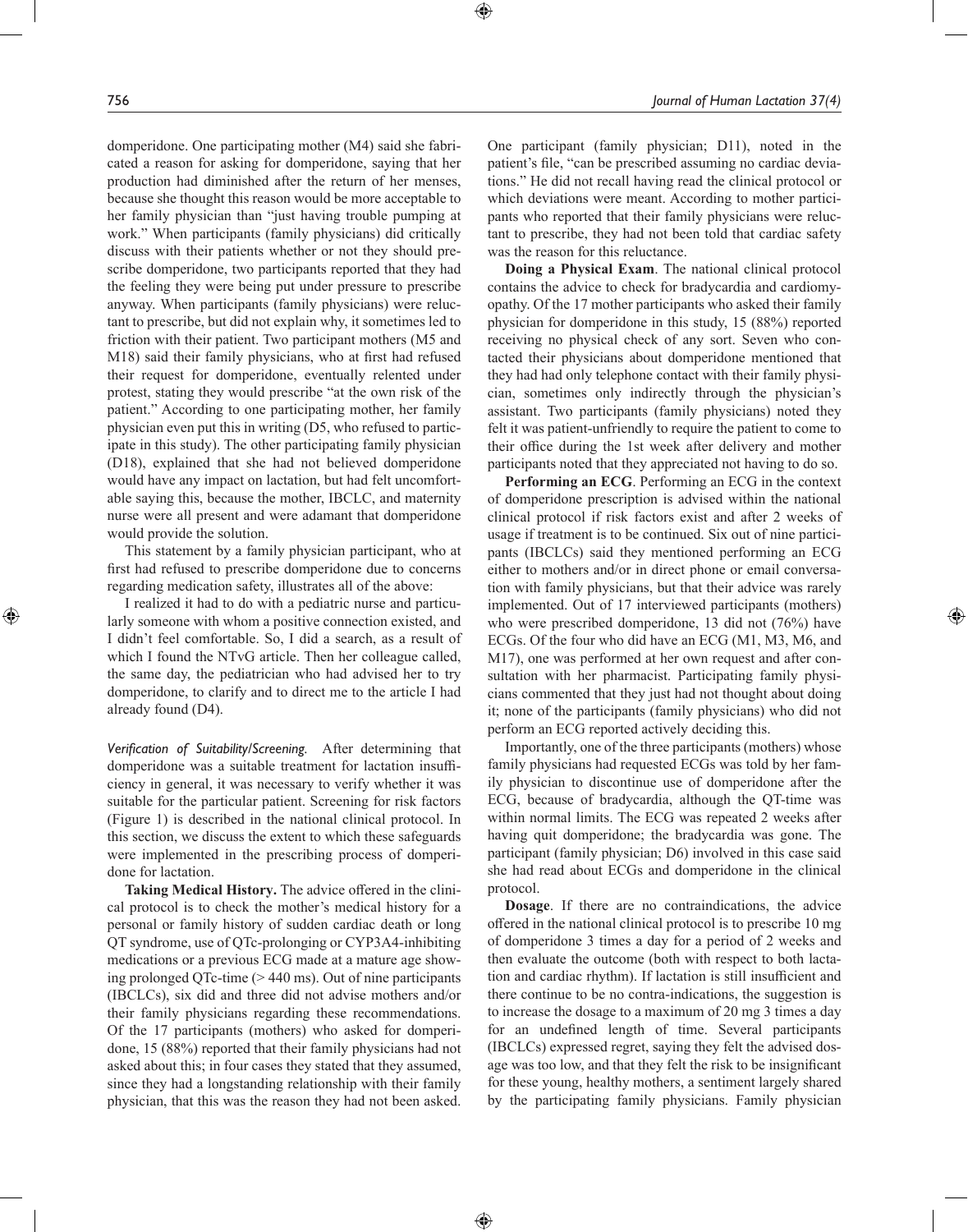participants differed in their willingness to prescribe higher dosages, with one explicitly citing concern about not wanting to bring about a QTc time prolongation even though she was not sure that was a dose-dependent consequence (D6). On the other hand, when participating family physicians based their trust on the knowledge of the participating health care trained mother or IBCLC, higher dosages were prescribed, although not always explicitly; for instance, one participant (mother) said that her family physician would only prescribe 10 mg 4 times a day, but had told her she could renew the prescription whenever she wanted, knowing that this participant (mother) had used 30 mg of domperidone 4 times a day in the first 6 weeks after birth, then tapering to10 mg 4 times a day (M3). The highest dose taken by a participant (mother) in this study was 180 mg/day (M2). This participant (mother) reported being prescribed a maximum of 30 mg/day by her family physician and importing pills through the mail from a pharmacy in New Zealand.

A special group of mothers with primary lactation insufficiency are mothers who want to feed an infant that has not grown in their own uterus. Two participants (mothers) in this study wanted to relactate due to hysterectomies for children born after gestational surrogacy. Protocols for induced lactation using domperidone have been published (Goldfarb & Newman, 2015; Newman, 2014) and were quoted by participants (IBCLCs and mothers). Within these protocols, higher dosages, up to 90 mg 3 times a day, were suggested. Although the two participants (family physicians) prescribed this amount, the pharmacies refused to dispense it. After discussion with the participating mother's IBCLC, one of these participants received the higher dosage after all.

Of the 17 participants (mothers) interviewed in this study who took domperidone for lactation insufficiency, 12 (71%) reported achieving a full milk supply without need for supplementation. Of these 12 participants, nine used a dosage of 30 mg/day, of which six tapered to 20 mg/day and later three of these tapered to 10 mg/day. Both participants (mothers) who achieved full milk supply using higher dosages (90 mg/ day) were relactating after previous normal lactation periods (see Table 3).

**Duration of Treatment.** The advice in the national clinical protocol is that physicians should evaluate the efficacy of treatment after 2 weeks, and cease treatment if the result is sufficient. Physicians should then evaluate 1 week later to ensure milk production is still sufficient. After checking for contra-indications, the therapy can be extended indefinitely. None of the participants (family physicians) actively inquired about the result of treatment, two of them commenting that if mothers requested extensions, they assumed that it was working satisfactorily. Participants (mothers) initiated both increases in dosage and extension of therapy. Three participants (family physicians) explicitly questioned the suitability of long-term use. Participants (IBCLCs) reported having discussions about extending domperidone use longer than 2 weeks. Two participants (mothers) also stated that they felt

⊕

their family physician only agreed after they had said that they would only use domperidone for a short while. Despite this, repeat prescriptions were typically provided. Participants (family physicians) pointed out that follow-up prescriptions are often requested through computerized systems that only receive cursory attention. Duration of treatment of the participants (mothers) varied from 1 week to over 18 months, with four participating mothers taking the medication for less than 1 month, three longer than 1 month but less than 6 months and the other 10 mothers for 6–18 months at the time of the interview and ongoing (see Table 3).

# **Discussion**

⊕

Although we found that availability of a national clinical protocol supporting the prescription of domperidone for lactation appeared to increase the willingness of physicians to prescribe, it is unclear whether or not the NTvG article was accepted as a national clinical protocol in practice. In addition, there is no international consensus on best practice for prescribing domperidone. Other protocols have been published which, for instance, do not recommend an ECG after 2 weeks of treatment. Nevertheless, regarding the NTvG article as a national clinical protocol enabled us to explore perspectives and experiences in the absence of official national guidelines in the Netherlands.

Gaps were identified between clinical practice and the recommendations in this clinical protocol. For instance*,* to ascertain the need for medical intervention, participating family physicians relied on the patient's and the IBCLC's definition of milk supply problems, rather than assessing the situation themselves. In order to inform appropriate prescription of domperidone, it might be beneficial if family physicians inquired more systematically about milk production and infant growth.

All but one of the 13 (92%) participants (family physicians) stated that they did not know about this indication prior to the request of the participating mother. This is in accordance with quantitative data from 2016, provided by the Netherlands Institute for Health Services (Nivel) research. Over approximately 500 family practices, domperidone was prescribed to approximately 0.01% of all pregnant women (Karin Hek, Nivel*,* personal communication, January 22, 2018).

In contrast to prior quantitative studies in which the pharmacological treatment of lactation insufficiency by physicians was analyzed (Axelsson et al., 2014; Grzeskowiak et al., 2013), our aim was to provide insight into the motivations of mothers, IBCLCs, and family physicians. One of the strengths of the study was our attention to the diversity of these viewpoints.

The topics structure we have used resembles the 6-step method of the WHO's (Keijsers et al., 2015) guide to stateof-the-art prescribing. To improve the prescribing process of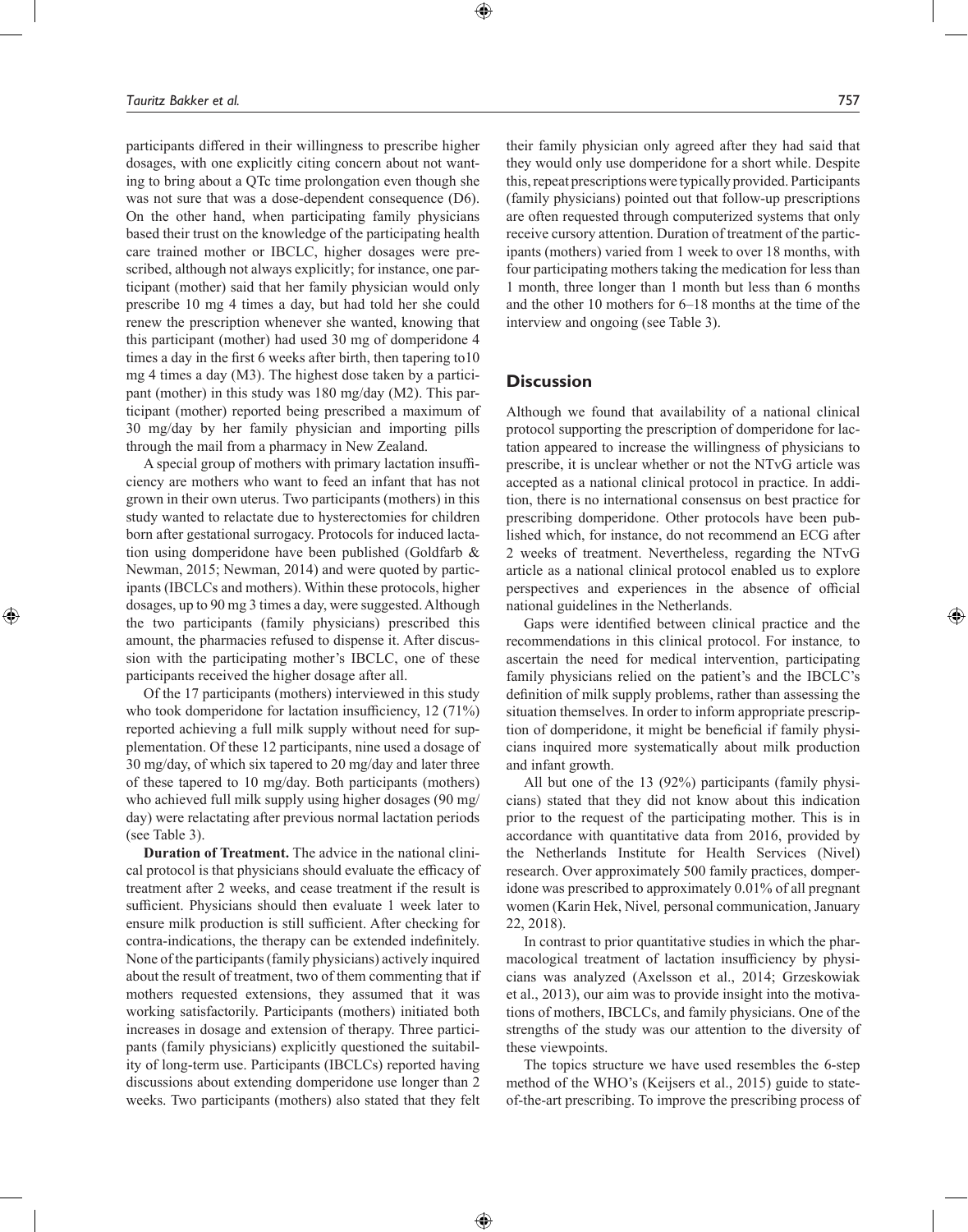domperidone, a review and possibly an update of the national clinical protocol incorporating the WHO model would be desirable. This should also include comparison with other published protocols for the prescription of domperidone, for instance one published by Haase et al., 2016 that contains more elaborate handouts and checklists for history taking and physical exams, as well as concrete advice on tapering domperidone use to the minimally necessary dosage to maintain milk supply.

Aside from exploring the prescribing process of domperidone for lactation insufficiency, we have raised questions about the way family physicians handle requests for off-label pharmacological treatment initiated by their patients. We have indicated that publishing an evidence-based protocol is no guarantee for implementation in the family physician's office. It may be better to opt for regulation and a more official status for comparable protocols. Strategies aimed at improving the translation of protocols into clinical practice should be considered in follow up research.

Other ways of recruiting participants, for instance through a prospective study or through experimental research, are recommended for future studies. A prospective study would also enable the formulation of a diagnostic model that could provide a firmer basis for categorizing mothers as suffering from primary or secondary lactation insufficiency. This, in turn, would have the potential to inform the design of quantitative researchers who aim to elucidate the effectivity of domperidone for primary and secondary lactation insufficiency, including dosage and duration.

# *Limitations*

⊕

As the study progressed, it became clear that pharmacists also play an important role in the prescribing process of domperidone for lactation. Due to time constraints it was not feasible to include pharmacists in this study. This is a limitation which should be addressed in further research.

By using semi-structured interviews, this study focused solely on the impression that interviewees had of their own actions. It would be valuable to contrast this with direct observation of interactions between patients and health care providers.

Selection effects may well have had an influence on our results. It is, for example, remarkable that over half of the mothers had a health care profession. However, the observation that physicians referred to the profession of the mother if she was working in health care remains valid.

# **Conclusion**

The availability of a national clinical protocol supporting the prescribing of domperidone for lactation appeared to increase the willingness of physicians to prescribe. However, gaps were identified between clinical practice and this clinical protocol. Screening safeguards that should identify contra-indications for domperidone were frequently not implemented in practice. Participating mothers regularly used much higher dosages. Success of the intervention was not evaluated by participating physicians. Understanding of consumer and health care provider perspectives should inform future clinical protocols concerning medication for lactation insufficiency.

#### **Authors' Note**

⊕

The abstract of this article has been published before in *Breastfeeding Medicine* (2019): Abstracts From The Academy of Breastfeeding Medicine 24th Annual International Meeting, Blackburn, United Kingdom October 16–19, 2019.

### **Declaration of Conflicting Interests**

The author(s) declared the following potential conflicts of interest with respect to the research, authorship, and/or publication of this article: LT was a final year medical student at Erasmus University, Faculty of Medicine, Rotterdam, the Netherlands; this research represented her compulsory Master's research project to obtain the MD title. Her projected graduation date is October 2020. The other authors declared no potential conflicts of interest with respect to the research, authorship, and/or publication of this article.

#### **Funding**

The author(s) received no financial support for the research, authorship, and/or publication of this article.

⊕

#### **ORCID iD**

Lara A. Tauritz Bakker, BSc, MA https://orcid.org/0000-0001-9936-0783

#### **Supplemental Material**

Supplemental material for this article is available online.

#### **References**

- Axelsson, P. B., Bjerrum, F., & Løkkegaard, E. C. L. (2014). Treatment of insufficient lactation is often not evidence-based. *Danish Medical Journal*, *61*(7), A4869.
- Berger, F., Saâïd, S., van Gelder, T., Stricker, B., Becker, M., & van den Bemt, P. (2017). Media attention regarding sudden cardiac death associated with domperidone use does not affect in hospital ECG recording. *Pharmacoepidemiology and Drug Safety*, *26*(11), 1418–1424. doi:10.1002/pds.4321
- Blusztein, D., Peters, S., & Joshi, S. (2017). Diagnosis of long QT syndrome triggered by domperidone use for breast-feeding. *Heart, Lung and Circulation*, *26*, S163. doi:10.1016/j.hlc.2017. 06.274
- Chantry, C. J., Eglash, A., & Labbok, M. (2015). ABM position on breastfeeding-revised 2015. *Breastfeeding Medicine*, *10*(9), 407–411. doi:10.1089/bfm.2015.29012.cha
- College ter Beoordeling van Geneesmiddelen [Medicines Evaluation Board]. (2014). *Motivering betreffende de wijziging van de indeling van Domperidon bevattende geneesmiddelen van de categorie UA naar UR. [Motivation concerning change*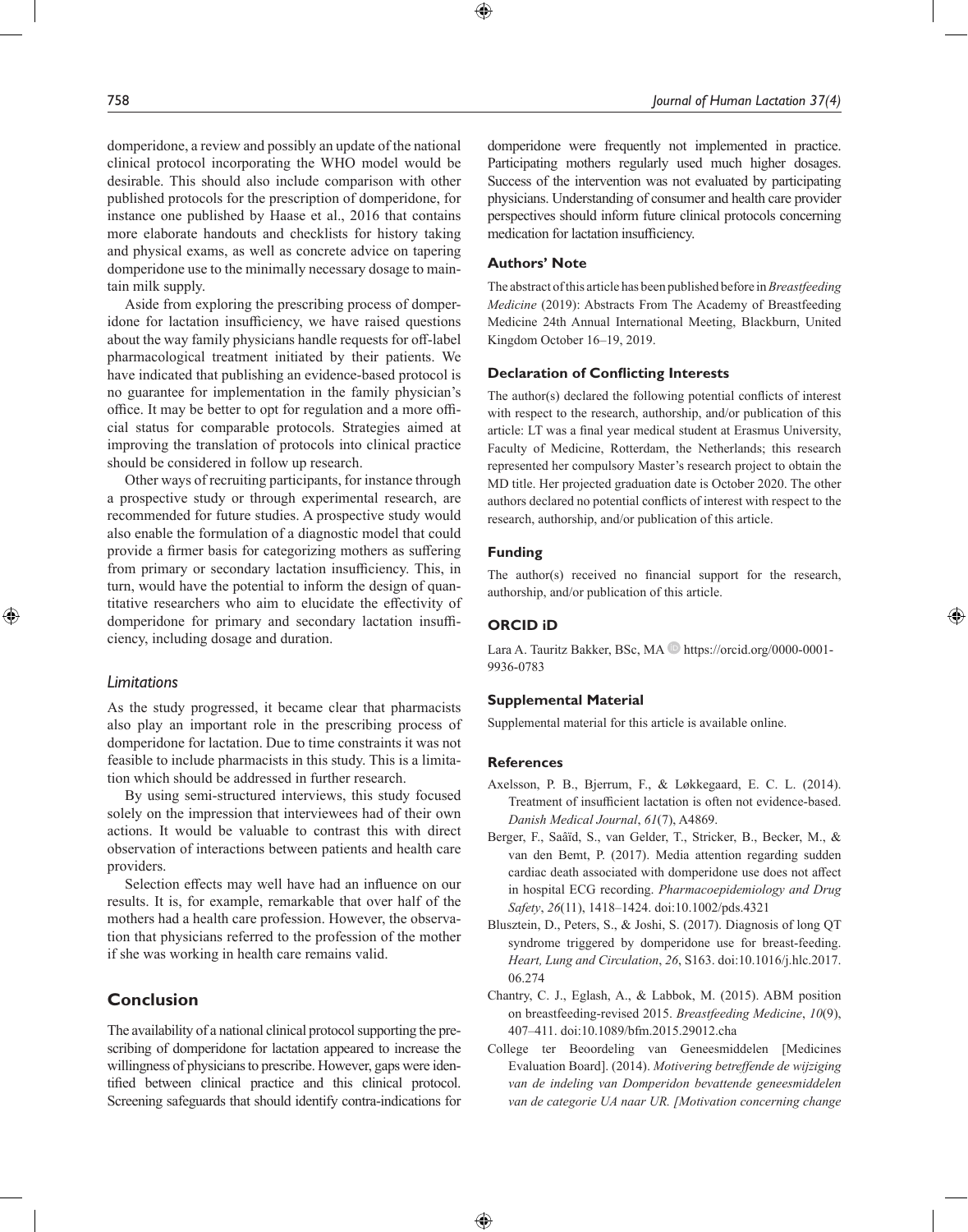*of categorization of domperidone containing medications from category UA to UR]*. https://www.cbg-meb.nl/binaries/collegeter-beoordeling-van-geneesmiddelen/documenten/verslagen/ 2014/07/16/motivering-wijziging-indeling-domperidon-naarur/140716-motiveringwijzigingindelingdomperidonnaarur.pdf

⊕

- Colorafi, K. J., & Evans, B. (2016). Qualitative descriptive methods in health science research. *HERD: Health Environments Research & Design Journal*, *9*(4), 16–25. doi:10.1177/1937 586715614171
- Cuppers-Maarschalkerweerd, B. N. B. S. G. M., De Swart-Ruiter, I. W., De Vries, L. C., Passier, J. L. M., Te Winkel, A. G. W., & Raemaekers, B. C. (2017). Contra-indicatie lactatie (borstvoeding) [Contra-indication lactation (breastfeeding)]. CI 099. In S. Borgsteede, K. Tsoi, V. Eimermann, & T. Pham (Eds.), *Commentaren medicatiebewaking [Commentaries Medication Surveillance]*. Stichting Health Base.
- Doyle, M., & Grossman, M. (2018). Case report: Domperidone use as a galactagogue resulting in withdrawal symptoms upon discontinuation. *Archives of Women's Mental Health*, *21*(4), 461–463. doi:10.1007/s00737-017-0796-8
- Drugs and Lactation Database. (2018). Domperidone CASRN: 57808-66-9. (Retrieved 4 June, 2018). https://www.ncbi.nlm. nih.gov/books/NBK501371/
- Fu, M., Zhang, L., Ahmed, A., Plaut, K., Haas, D. M., Szucs, K., & Casey, T. M. (2015). Does circadian disruption play a role in the metabolic-hormonal link to delayed Lactogenesis II? *Frontiers in Nutrition*, *2*, 4. doi:10.3389/fnut.2015.00004
- Goldfarb, L., & Newman, J. (2015). The protocols for induced lactation. A guide for maximizing breastmilk production. https://www. asklenore.info/breastfeeding/induced\_lactation/protocols4print. shtml
- Grzeskowiak, L. E., & Amir, L. H. (2014). Pharmacological management of low milk supply with domperidone: Separating fact from fiction. *Medical Journal of Australia*, *201*(5), 257–258. doi:10.5694/mja14. 00626
- Grzeskowiak, L. E., Lim, S. W., Thomas, A. E., Ritchie, U., & Gordon, A. L. (2013). Audit of domperidone use as a galactogogue at an Australian tertiary teaching hospital. *Journal of Human Lactation*, *29*(1), 32–37. doi:10.1177/0890334412459804
- Grzeskowiak, L. E., Smithers, L. G., Amir, L. H., & Grivell, R. M. (2018). Domperidone for increasing breast milk volume in mothers expressing breast milk for their preterm infants: A systematic review and meta-analysis. *British Journal of Obstetrics and Gynaecology*, *125*(11), 1371–1378. doi:10. 1111/1471-0528.15177
- Haase, B., Taylor, S. N., Mauldin, J., Johnson, T. S., & Wagner, C. L. (2016). Domperidone for treatment of low milk supply in breast pump-dependent mothers of hospitalized premature infants: A clinical protocol. *Journal of Human Lactation*, *32*(2), 373–381. doi:10.1177/0890334416630539
- Hale, T., & Rowe, H. (2018). Domperidone. In T. Hale & H. Rowe (Eds.), *Medications and mothers' milk online*. Springer. http:// www.medsmilk.com
- Hill, P. D., Aldag, J. C., Chatterton, R. T., & Zinaman, M. (2005). Comparison of milk output between mothers of preterm and

⊕

term infants: The first 6 weeks after birth. *Journal of Human Lactation*, *21*(1), 22–30. doi:10.1177/0890334404272407

- Keijsers, C. J. P. W., Segers, W. S., de Wildt, D. J., Brouwers, J. R. B. J., Keijsers, L., & Jansen, P. A. F. (2015). Implementation of the WHO-6-step method in the medical curriculum to improve pharmacology knowledge and pharmacotherapy skills. *British Journal of Clinical Pharmacology*, *79*(6), 896–906. doi:10.1111/bcp.12575
- Kramer, M. S., & Kakuma, R. (2012). Optimal duration of exclusive breastfeeding. A systematic review. *Cochrane Database of Systematic Review*, *2012*(8), CD003517. doi:10. 1002/14651858.CD003517.pub2
- Krol, K. M., Kamboj, S. K., Curran, H. V., & Grossmann, T. (2014). Breastfeeding experience differentially impacts recognition of happiness and anger in mothers. *Scientific Reports*, *4*, 7006. doi:10.1038/srep07006
- Manzouri, P., & Mink, M. (2017). Withdrawal effects from domperidone requiring prolonged tapering schedule. *Pharmacotherapy: The Journal of Human Pharmacology and Drug Therapy*, *37*, e112–Abstract 213.
- Michaud, V., & Turgeon, J. (2013). Domperidone and sudden cardiac death: How much longer should we wait? *Journal of Cardiovascular Pharmacology*, *61*(3), 215–217. doi:10.1097/ FJC.0b013e31827e2573
- Neifert, M. R. (2001). Prevention of breastfeeding tragedies. *Pediatric Clinics of North America*, *48*(2), 273–297. doi:10. 1016/S0031-3955(08)70026-9
- Newman, J. (2014). *Dr Jack Newman's Guide to Breastfeeding*. Pinter & Martin Publishers.
- Odom, E. C., Li, R., Scanlon, K. S., Perrine, C. G., & Grummer-Strawn, L. (2013). Reasons for earlier than desired cessation of breastfeeding. *Pediatrics*, *131*(3), e726–e732. doi:10.1542/ peds.2012-1295
- Osadchy, A., Moretti, M. E., & Koren, G. (2012). Effect of domperidone on insufficient lactation in puerperal women: A systematic review and meta-analysis of randomized controlled trials. *Obstetrics and Gynecology International*, *2012*, 1–7. doi: 10.1155/2012/642893
- Papastergiou, J., Abdallah, M., Tran, A., & Folkins, C. (2013). Domperidone withdrawal in a breastfeeding woman. *Canadian Pharmacists Journal/Revue des Pharmaciens du Canada*, *146*(4), 210–212. doi:10.1177/1715163513492928
- Passier, J. (2014). Domperidon lijkt effectief ter stimulatie van borstvoeding [Domperidone seems effective for stimulating breastfeeding]. *Pharmaceutisch Weekblad [Pharmaceutical Weekly]*, *23*, 149–122.
- Paul, C., Zénut, M., Dorut, A., Coudoré, M.-A., Vein, J., Cardot, J.-M., & Balayssac, D. (2015). Use of domperidone as a galactagogue drug: A systematic review of the benefit-risk ratio. *Journal of Human Lactation*, *31*(1), 57–63. doi:10.1177/ 0890334414561265
- Peeters, D., Lanting, C. I., & van Wouwe, J. P. (2015). *Peiling Melkvoeding van Zuigelingen [Infant Milk Feeding Poll]*. Netherlands Organization for Applied Scientific Research. https://www.tno.nl/media/5248/peiling-melkvoeding-vanzuigelingen-2015.pdf